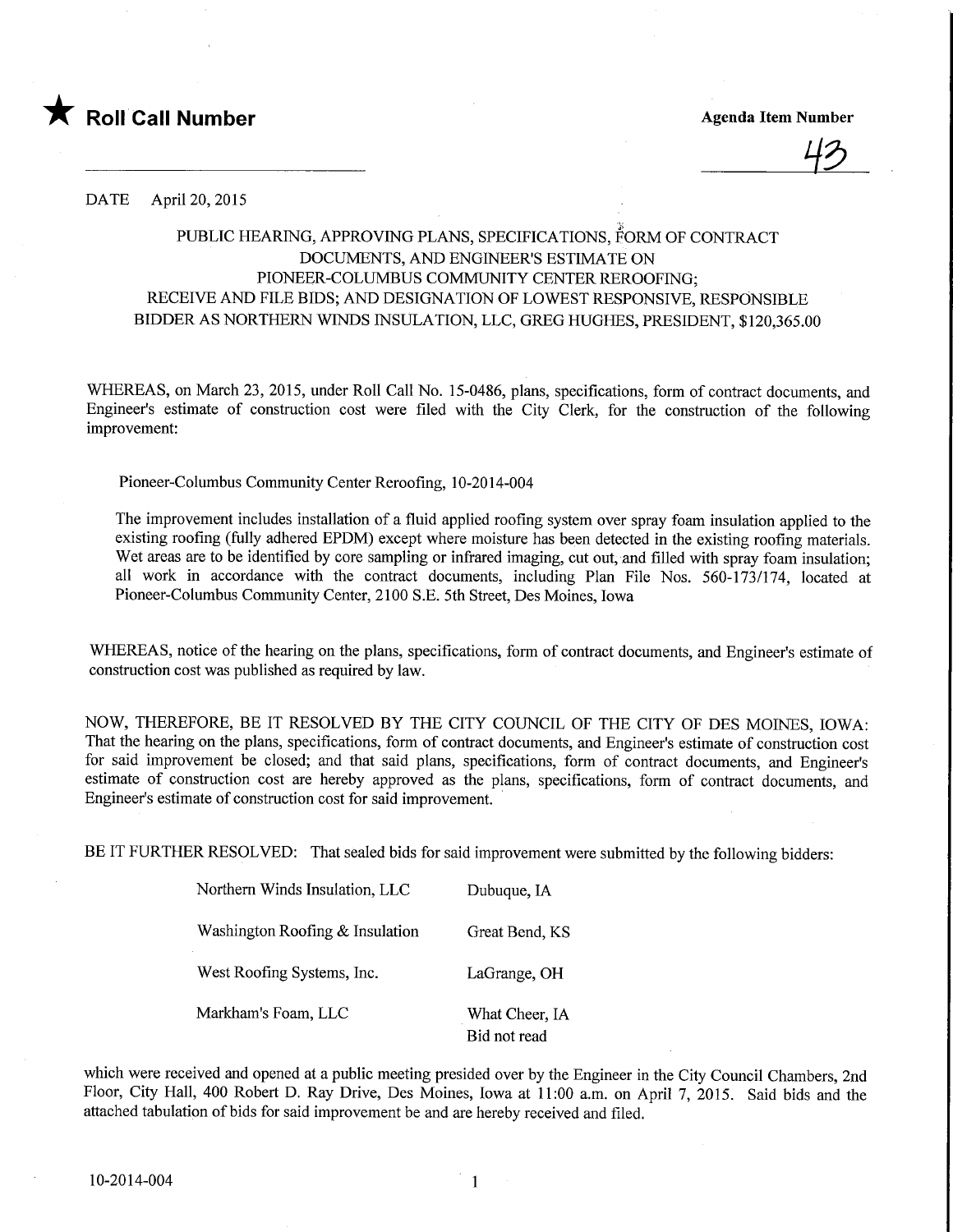

43

DATE April 20, 2015

BE IT FURTHER RESOLVED: That the Des Moines City Engineer, as the Engineer, has determined that the lowest responsive, responsible bid for the construction of said improvement was submitted by Northern Winds Insulation, LLC, Greg Hughes, President, 595 Huff Street, Suite D, Dubuque, IA, 52003 in the amount of \$120,365.00, and said bid be and the same is hereby accepted.

BE IT FURTHER RESOLVED: That the bid security of the unsuccessful bidders be and is hereby authorized and directed to be returned.

BE IT FURTHER RESOLVED: That the Engineer is hereby directed to secure execution by the lowest responsible, responsive Bidder and its surety of the contract documents in the form heretofore approved by this Council; that the Engineer is directed to thereafter present said contract documents to this Council for approval and authorization to the Mayor to sign; and that no contract shall be deemed to exist between the City of Des Moines and said Bidder until said contract has been executed by the Bidder, and shall have been approved by this Council and executed by the Mayor and attested to by the City Clerk.

BE IT FURTHER RESOLVED: That the City Council hereby authorizes the necessary road closures for the Project.

(City Council Communication Number  $15$ - $199$  attached.)

Moved by to adopt.

FORM APPROVED: THE PUNDS AVAILABLE

 $\bigcap R$ th

Kathleen Vanderpool Deputy City Attorney

Daniel €. Ritter Des Moines Finance Director

Funding Source: 2015-2016 CIP, Page Building - 9, Municipal Building Reroofing, BL044, G. O. Bonds

| <b>YEAS</b> | <b>NAYS</b> | <b>PASS</b> | <b>ABSENT</b> | I, Diane Rauh, City Clerk of said City Council, hereby     |
|-------------|-------------|-------------|---------------|------------------------------------------------------------|
|             |             |             |               | certify that at a meeting of the City Council, held on the |
|             |             |             |               | above date, among other proceedings the above was          |
|             |             |             |               | adopted.                                                   |
|             |             |             |               |                                                            |
|             |             |             |               | IN WITNESS WHEREOF, I have hereunto set my hand            |
|             |             |             |               | and affixed my seal the day and year first above written.  |
|             |             |             |               |                                                            |
|             |             |             |               |                                                            |
|             |             |             |               |                                                            |
|             |             |             |               |                                                            |
|             |             |             |               |                                                            |
|             |             |             | Mayor         |                                                            |
|             |             |             |               | APPROVED                                                   |